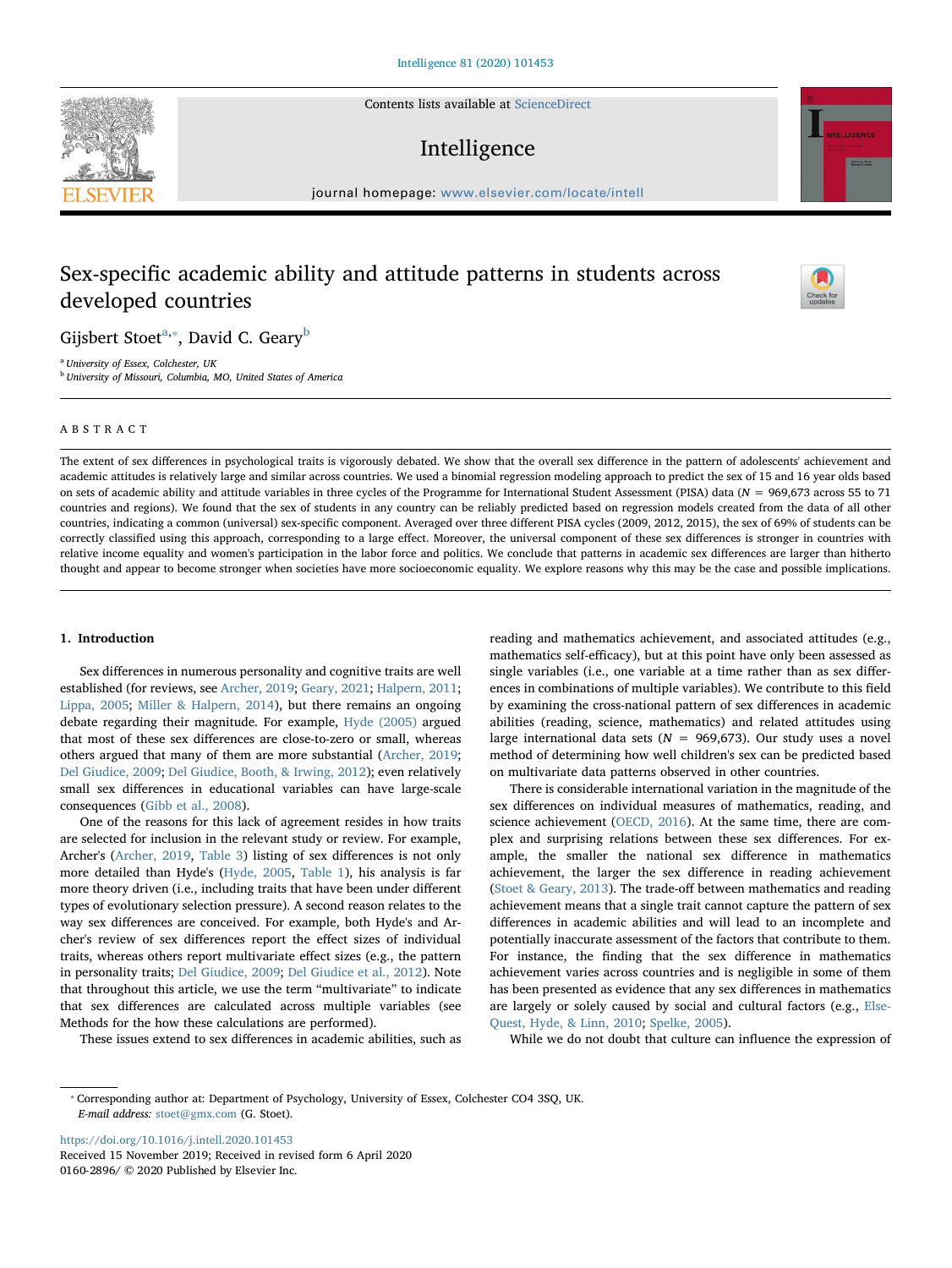#### <span id="page-1-0"></span>Table 1

For each PISA cycle used in this study, we report the number of performance and attitude variables used in the logistic regressions, the number of included countries, and the total numbers of boys and girls with a complete data set.

| PISA cycle | Cognitive variables used         | Attitude variables used                                                                                                                                                                                                                                                                         | Countries (n) | Girls $(n)$ | Boys $(n)$ |
|------------|----------------------------------|-------------------------------------------------------------------------------------------------------------------------------------------------------------------------------------------------------------------------------------------------------------------------------------------------|---------------|-------------|------------|
| 2009       | Mathematics, Reading,<br>Science | Enjoyment of reading, Library use, Online reading, Diversity of reading                                                                                                                                                                                                                         |               | 247.763     | 236,180    |
| 2012       | Mathematics, Reading,<br>Science | Mathematics Self Concept, Interest in mathematics, Instrumental motivation for mathematics,<br>Mathematics behavior, Mathematics anxiety, Mathematics self-efficacy, Mathematics intentions,<br>Mathematics work ethic, Attributions to failure in mathematics, Subjective norms in mathematics | 62            | 73.619      | 69,120     |
| 2015       | Mathematics, Reading,<br>Science | Interest in broad science topics, Science activities, Joy of science, Science self-efficacy,<br>Instrumental motivation for science, Epistemological beliefs                                                                                                                                    | 55            | 176.091     | 166,900    |

sex differences, we theorize that biological constraints make it difficult to completely eliminate them, as appears to be the case for many nonacademic domains (e.g., aggression, sex-typical play patterns; [Geary,](#page-8-1) [2021\)](#page-8-1). For instance, boys and men typically outperform girls and women on mathematical word problems because they tend to diagram the relations described in the problems and this in turn reduces errors ([Geary, Saults, Liu, & Hoard, 2000](#page-8-6); [Lewis, 1989](#page-9-7)). The sex difference in the use of spatial strategies in this context stems from a broader and likely evolved male advantage in spatial abilities that are co-opted for academic learning ([Geary, 1996\)](#page-8-7). Interventions that teach girls and women to use diagrams reduce the sex difference on word problems but do not change the underlying differences in spatial abilities [\(Johnson,](#page-9-8) [1984\)](#page-9-8). This means that the sex difference will remain when this intervention is not applied, or when it cannot be applied to the particular problem. Analogously, girls and women have likely evolved advantages in language abilities that contribute to their well-documented advantages in reading comprehension ([Asperholm, Nagar, Dekhtyar, &](#page-8-8) [Herlitz, 2019](#page-8-8); [Reilly, Neumann, & Andrews, 2019](#page-9-9)). Interventions focused on boys' learning to read (e.g., phonemic awareness and word decoding) should reduce these gaps, but will not change underlying sex differences in language proclivity (e.g., ease of word learning and discrimination of basic language sounds; [Majeres, 2007](#page-9-10)). Thus, sex differences in academic abilities might be reduced with sex-specific interventions, which will likely require boys and girls to spend different amounts of time on learning skills for which they are relatively weaker. Given that there is still limited support for such sex-specific interventions, certain sex differences will continue to be clearly expressed across the world.

In summary, we make two specific points. The first is that the magnitude of mean sex differences in academic outcomes might fluctuate across contexts but any such fluctuations are not independent of sex differences in other academic outcomes, necessitating the examination of patterns of abilities and attitudes. Second, we hypothesize that there are biologically influenced sex differences in cognitive abilities and interests that will result in consistent sex differences in academic and achievement profiles throughout the world, even when mean differences in one area or another fluctuate [\(Geary, 2021,](#page-8-1) [1996\)](#page-8-7).

The sex differences in academic abilities and attitudes are not only of theoretical interest, but also of a sociopolitical concern because they influence the occupational and educational choices of women and men ([Stoet & Geary, 2015](#page-9-11)). For example, the finding that many adolescent girls fall behind in generic mathematics tests and are underrepresented in many science, technology, engineering, and mathematics (STEM) areas has led to the development of programs to support girls in these areas ([Hag, 2002;](#page-8-9) [Wang & Degol, 2017](#page-9-12)). Similarly, the finding that boys' reading achievement falls behind that of girls has led to several policy-based programs to address this gap (e.g., [Ontario Ministry of](#page-9-13) [Education, 2004\)](#page-9-13).

To examine sex-specific patterns in educational measures, we used data from three successive waves of the OECD Programme for International Student Assessment (PISA), which is the largest educational assessment data set in the world. The assessments included achievement in a variety of academic domains (e.g., mathematics) and attitudes (e.g., joy in reading). We hypothesized that there are consistent sex-specific academic and attitude patterns across countries. Our approach is to use logistic regression models to determine how well student sex can be predicted based on a number of different educational measures, as well as how well the predictive model of one country can be used to predict student sex in other countries.

This approach was inspired by attempts to predict sex from the pattern of gray and white matter in the brain ([Chekroud, Ward,](#page-8-10) [Rosenberg, & Holmes, 2016;](#page-8-10) [Del Giudice et al., 2016](#page-8-11); [Rosenblatt,](#page-9-14) [2016\)](#page-9-14). The basic idea is that the pattern of gray and white matter (as identified with MRI scans) should be considered as a whole. Using logistic regression, the pattern of white and gray matter of one set of participants is used to create a classification model which can then be used to predict sex based on the pattern of brain data of other participants (which makes sense, given the well-documented sex differences in the brain, [Bramble, Lipson, Vashist, & Vilain, 2017;](#page-8-12) [Dean et al., 2018](#page-8-13); [Escorial et al., 2015;](#page-8-14) [Jahanshad & Thompson, 2017;](#page-9-15) [van der Linden,](#page-9-16) [Dunkel, & Madison, 2017\)](#page-9-16). Using this approach, Checkroud et al. (2016) could predict sex with 93% accuracy. An analogy is provided by people's holistic processing of facial features to determine others' sex. Even though sex differences are smaller for individual facial features, the combinations allows people to quickly determine the sex of 19 out of 20 people [\(Bruce et al., 1993](#page-8-15); [Del Giudice, 2013](#page-8-16)). When it comes to sex differences, the whole is more than the sum of the parts.

Similarly, if there are systematic patterns across academic domains and attitudes, one should be able to classify student sex better than chance. If the patterns are universal (i.e., common across countries), a logistic regression model based on the data of one country should be able to predict students' sex in any other country.

Further, even if there are universal sex-specific patterns, the extent to which students in any one country fit this pattern might vary in systematic ways. In line with previous work on international variation in sex differences ([Costa, Terracciano, & McCrae, 2001;](#page-8-17) [Falk & Hermle,](#page-8-18) [2018;](#page-8-18) [Schmitt, Realo, Voracek, & Allik, 2008;](#page-9-17) [Stoet & Geary, 2018](#page-9-18)), we expected that any such differences would be larger in countries with higher levels of social, political, and economic equality. Although the exact reasons for such a correlation are still a matter of debate, it is important to determine if this rather paradoxical correlation – larger sex differences in more egalitarian countries – applies to the broad pattern of academic competencies and attitudes.

There are several reasons why such a correlation might emerge. The first is that sex differences in the underlying cognitive abilities generally become larger as general health and living conditions improve. The basic idea is that many traits that show sex differences have evolved to signal the health and resilience (e.g., to infection) of the individual and can only be fully developed in healthy individuals with low levels of exposure to disease, nutritional shortfalls, and other stressors ([Cotton, Fowler, & Pomiankowski, 2004](#page-8-19); [Geary, 2015, 2016](#page-8-20)). Average sex differences in these traits, including spatial abilities (favoring men) and language abilities (favoring women), would then be larger in populations buffered from these stressors (see [Geary, 2015](#page-8-20)). The larger sex differences in language and spatial abilities, as examples, would also manifest as larger sex differences in academic domains that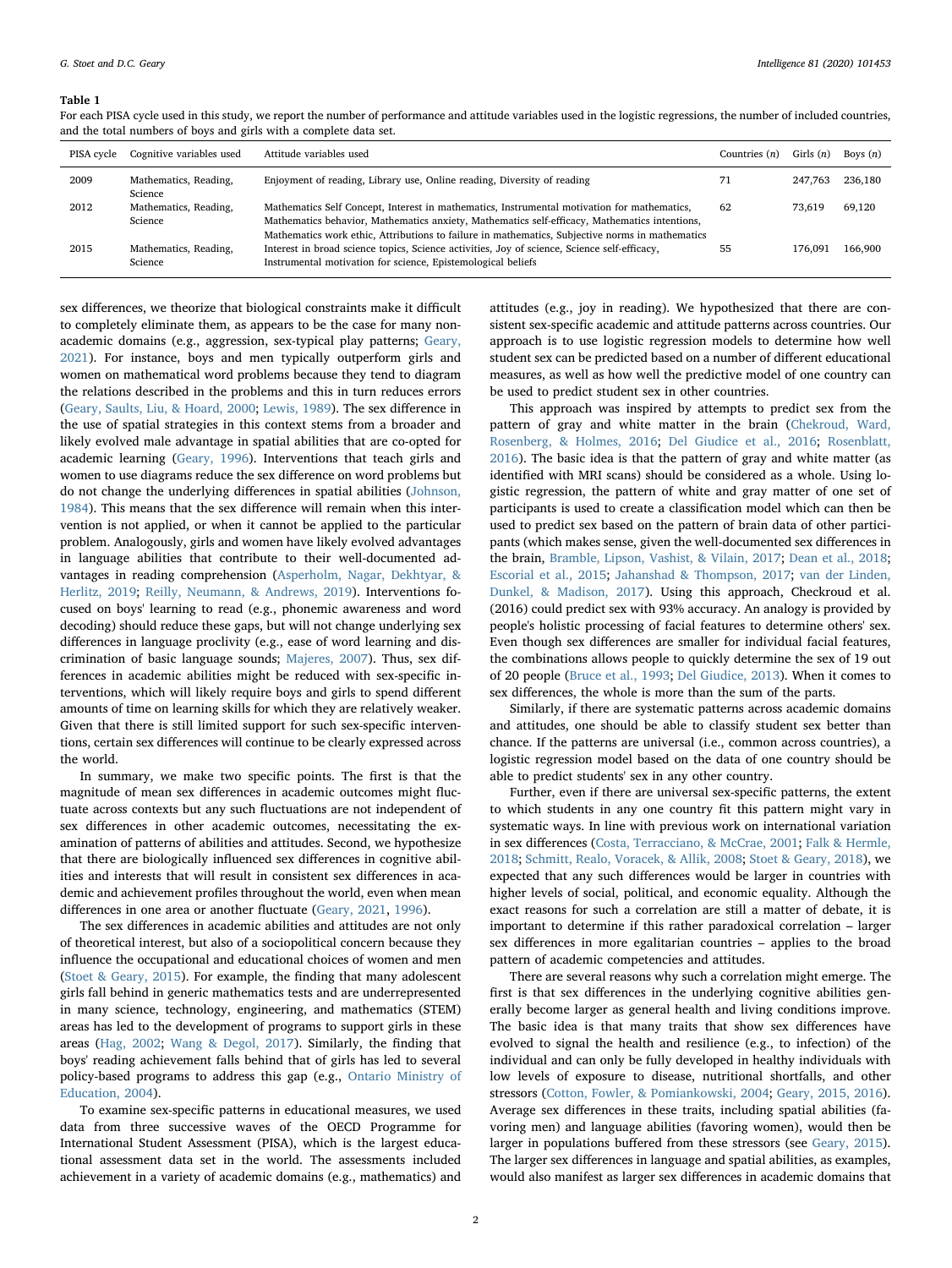are dependent on these abilities, as illustrated above. The second reason is that improvements in living conditions are often associated with the liberalization of educational policy, allowing students more freedom in their own academic choices (e.g., elective coursework) based on their interests and strengths. The sex differences in academic strengths and interests will be magnified by such choices ([Stoet & Geary, 2015](#page-9-11); [Su,](#page-9-19) [Rounds, & Armstrong, 2009](#page-9-19)).

# 2. Methods

# 2.1. PISA data

The PISA is an evaluation of academic achievement and attitudes that is conducted in three-yearly cycles by the Organisation for Economic and Cooperative Development (OECD) and partner countries. In each cycle, a representative sample of hundred thousands of students is administered a two hour assessment ([OECD, 2012\)](#page-9-20). Students sampled are between 15 years and three months and 16 years and two months of age at the time of assessment and should have completed at least six years of formal schooling. All test material is translated and, where necessary, specific concepts are adjusted to the local culture.

Students' competencies in the domains of reading comprehension, science literacy, and mathematics are assessed and their abilities in these areas are estimated using a sophisticated statistical model and results in numerical test scores for each participating student (for details see [OECD, 2012\)](#page-9-20). Each cycle includes achievement assessments in each of these three academic domains and in addition focuses on associated attitudes in one of the three domains (e.g., 2015 PISA focused on science; that is, most of the attitude variables were about science motivation and related behavior). We included three PISA cycles to capture the full range of academic domains and attitudes (2009 PISA: Reading; 2012 PISA: Mathematics; 2015 PISA: Science). Arguably, the results of one cycle are sufficient to prove the point, but demonstrating the same effect in multiple independent datasets would strengthen the conclusions, especially when different attitudes from quite different academic domains are used to classify sex.

The PISA not only samples students from separate countries, but also from a number of economically independent or semi-independent regions, such as Hong Kong. The PISA reports overlapping data for both country and region in some cases. We eliminated all such instances by excluding the separate datasets for the states of Florida, Massachusetts, and North Carolina in the United States, the Perm territory in Russia, and the regions dataset of Spain. We also excluded the data from Albania, because PISA reported a mismatch between different test booklets, which makes identification of student sex unreliable [\(OECD,](#page-9-21) [2017,](#page-9-21) p. 269). We excluded Liechtenstein's data due to the unusually small sample size (in 2012,  $n = 203$ ) compared to a median sample size of over 5245 students across the rest of the included datasets in the 2012 PISA cycle. A complete list of all included countries can be found in the supplementary online material.

All students in the PISA completed the tests in the domains of reading comprehension, science literacy, and mathematics, yet not all students completed the attitude surveys. We only included students for whom we had a full dataset ( $N = 969,673$ , see [Table 1](#page-1-0) for the numbers of participating boys and girls and countries).

Each student's scores on the reading comprehension, science literacy, and mathematics tests were available as three sets of plausible variables (five per domain in 2009 and 2012, and 10 per domain in the 2015 PISA cycle). In short, plausible values are often used in large-scale educational assessments, because each student is working with a different subset of test items from the total item pool, which makes it inappropriate to simply use the percentage of correctly solved items, because the different subsets of items might vary in difficulty [\(OECD,](#page-9-21) [2017,](#page-9-21) p. 128). Instead, PISA uses item response theory scaling. Plausible values are, in essence, random draws from possible values from a posteriori distribution for a given student. Working with plausible

variables requires a special type of data analysis. That is, each analysis needs to be carried out with each different plausible variable set and resulting statistics are then averaged for the different plausible variable sets. PISA provides excellent documentation on how exactly to carry out such an analysis (as well as SPSS and SAS macros), which we have followed throughout [\(OECD, 2009\)](#page-9-22).

The reading, science, and mathematics tests are not in the public domain, but the PISA documentation provides representative samples of items [\(OECD, 2018](#page-9-23)). For example, the 2015 PISA with a focus on science included three multiple choice questions about meteors and craters (which was one of the multiple units of the science questions). For these three questions, a context was provided to students in text and image format. The context was "Rocks in space that enter Earth's atmosphere are called meteoroids. Meteoroids heat up, and glow as they fall through Earth's atmosphere. Most meteoroids burn up before they hit Earth's surface. When a meteoroid hits Earth it can make a hole called a crater." The associated first question was "As a meteoroid approaches Earth and its atmosphere, it speeds up. Why does this happen?" with the following four possible answers (of which only one was correct): 1. The meteoroid is pulled in by the rotation of Earth. 2. The meteoroid is pushed by the light of the Sun. 3. The meteoroid is attracted to the mass of Earth. 4. The meteoroid is repelled by the vacuum of space. This question "required students to apply simple scientific knowledge to select the correct explanation for why objects speed up at they approach Earth". The subsequent question about craters and meteors was "What is the effect of a planet's atmosphere on the number of craters on a planet's surface?". Students had to select "more/fewer" at two places in the following given sentence: "The thicker a planet's atmosphere is, the more/fewer craters its surface will have because more/fewer meteoroids will burn up in the atmosphere". This question required students "to select two responses that explain the relationship between the thickness of a planet's atmosphere, the likelihood that meteoroids will burn up in the atmosphere and, therefore, the number of craters that will be on the planet surface". Finally, students had to order three given craters by size and age based on a picture showing three different overlapping craters. This question "required simple, everyday knowledge that a larger object would cause a larger crater and a smaller one would cause a smaller crater" and it required students to "compare the three craters shown in the image to determine when the craters were formed, from oldest to newest, based on the way they overlap in the image."

In addition to the three achievement variables, we added the attitude variables related to the focus of the specific PISA cycle. For example, for the 2009 PISA, these variables were "diversity in reading material", "enjoyment of reading", "library use", and "online reading". The details of each measure are listed in Appendix A. There are more attitude variables not directly related to the domains mathematics, reading, and science, which we therefore did not include (e.g., the degree to which children enjoy cooperation or test anxiety).

The PISA is a complex instrument that reports details about the reliability of its scales in exhaustive technical reports ([OECD, 2012,](#page-9-20) [2014, 2017](#page-9-20)). For example, for the 2015 PISA, the technical report lists the reliability of each scale for each country separately [\(OECD, 2017](#page-9-21) p.232). Because the PISA uses "a rotated and incomplete assessment design" [\(OECD, 2017,](#page-9-21) p.231), it reports test reliability in terms of "explained variance" for each cognitive domain based on weighted posterior variance (which is the variance across the plausible values). The explained variance of the statistical model used reports values that range from 0.80 to 0.91 for the achievement and attitude scales [\(OECD,](#page-9-21) [2017,](#page-9-21) Table 12.4 and Table 12.5) suggesting that these are very reliable measures.

#### 2.2. International indicators of income and women's empowerment

We used Global Gender Gap Index (GGGI) data from the Global Gender Gap Report for the years 2009, 2012, and 2015 ([World](#page-8-21)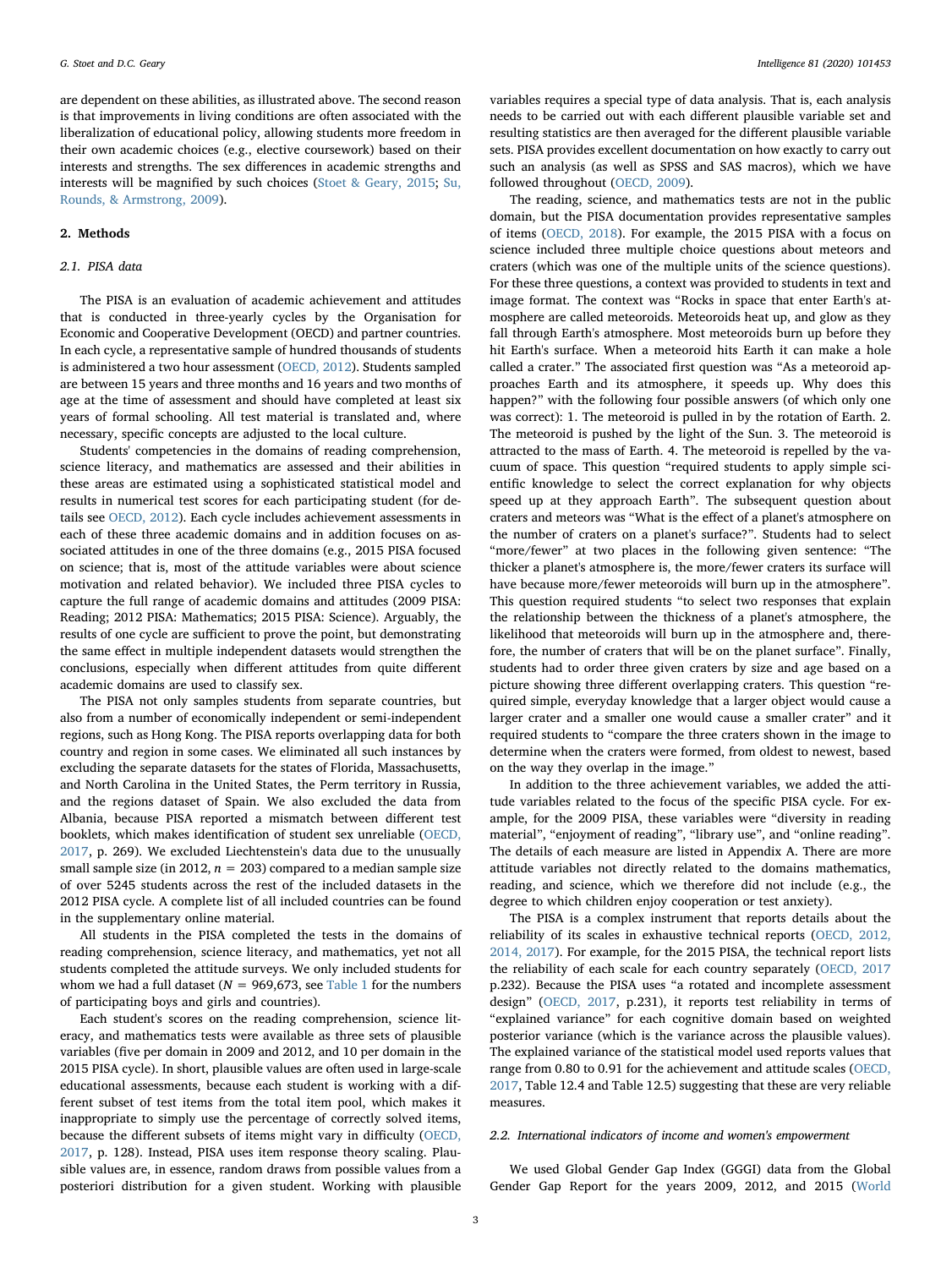[Economic Forum, 2006, 2012, 2015\)](#page-8-21). The GGGI reflects women's participation in the economy, in politics, as well as equality in "health and survival" and years of schooling. The GGGI score falls, in principle, on a scale between 0 (large gap) and 1.0 (no gap).

We used the Gini coefficient data from the World Bank for the years 2009, 2012, and 2015 available via <https://data.worldbank.org/>. The Gini coefficient reflects household income distribution, with potential values between 0 (maximum equality) and 100 (maximum inequality).

## 2.3. Analyses

We applied binomial logistic regressions (without interaction terms) to each national sample in each of the three PISA assessments to predict student sex. This has the advantage of being easy to implement while allowing for a multivariate weighting of the relative importance of one predictor relative to others in the model.

Note that there is a direct correspondence between a binomial logistic regression (without interaction terms) and the multivariate Mahalanobis distance (we will provide a specific example of this below). An easy way to understand this concept is to imagine that each student in our study can be represented as a point in a multidimensional space (whereby each included variable is one of the dimensions). The Mahalanobis distance (also known as a multivariate Cohen's d) gives an indication of the distance between clusters of points (e.g., centered around boys' profile versus that of girls) in multidimensional space (for a review, see [Del Giudice, 2013\)](#page-8-16). The Mahalanobis distance is identical to the Cohen's d applied to the predicted values of the binomial logistic regression (without interaction terms).

For each country (and each PISA cycle), we then used the logistic regression model to predict student sex. These models (i.e., weightings for individual variables) were then combined with weights derived from other countries to predict the sex of students in all other countries. More precisely, based on the resulting matrix of weightings (i.e., regression coefficients for reading comprehension, mathematics, science literacy, and attitudes), we determined for each country the average percentage of students whose sex was successfully predicted based on the models derived from all other countries. For calculating the percentage of correctly predicted values, we used the student weights (each student in the data set has an assigned weight to compensate for varying sampling probabilities, [OECD, 2009](#page-9-22), p. 48). The sum of all student weights in a country equals the total number of eligible students in the population. We summed the weights of those students for whom sex was predicted correctly and divided this by the sum of all students weights for a given country.

This approach can be illustrated with the 2015 data from the U.S. Given the aim to determine the sex of students in the U.S. from binomial logistic regression models based on data from other countries, we first calculated the regression coefficients for all countries separately. In these regression models, the dependent variable is sex and the independent variables are the scores on the reading, science, mathematics, and the six science attitude variables used in the 2015 PISA, such as "joy in science". For example, we calculated the binomial regression model for Germany using German data, the model for the U.K. using U.K. data, and so on for all countries except the U.S. (for 2015,  $N = 55-1$ , [Table 1](#page-1-0)). Because of the involvement of plausible variables, we calculated a separate logistic regression for each plausible variable set. Next, we used the calculated regression models of all 54 countries (excluding the U.S.) to predict student sex in the U.S. (again, separately for each plausible variable set). In other words, we applied, for example, the German set of regression coefficients to the U.S. student data to predict the sex of U.S. students. Doing this, one finds that the model of Israel was the poorest in predicting the sex of U.S. students (62% correctly classified) and the model of Luxembourg the best (65% correctly classified). On average, the sex of 63% of U.S. students was classified correctly. We call this the universal prediction of student sex for the U.S.

In comparison, using the U.S. regression model based on U.S. student data, the sex of 65% of U.S. students was classified correctly. We call this the "local" prediction of student sex. Hence, the difference between the local (U.S.) model's prediction and the average universal prediction was two percentage points. This difference reflects countryspecific effects and measurement error. The country-specific effects should provide an estimate of unique cultural or educational influences on sex differences in academic achievement and attitudes.

The extent of correct classification can also be expressed as Cohen's d, by calculating the Cohen's d for the log odds of being male (reference value male is one, female is zero) for each of the students. For the U.S., Cohen's d of the log odds of sex based on the U.S.'s own regression model (i.e., local) is  $d = 0.77$ . Note again that this is identical to the multivariate Mahalanobis distance (a.k.a. multivariate d). Similarly, the universal effect for the U.S. (63% correct classification) corresponds to  $d = 0.69$ .

Further, we also carried out the same calculations for the three individual achievement variables and the six science attitude variables separately. That is, how well can one predict the sex, for example, of U.S. students using the logistic regression models of other countries using only one achievement or attitude variable (e.g., just "reading", or just "joy in science"). Using this methodology, the variable "broad interest in science" is the most predictive. That is, using the logistic regression models of other countries (each predicting student sex based on only "broad interest in science"), 57% of U.S. students' sex can be predicted correctly (this corresponds to  $d = 0.3$ ). Note that this is lower than the 63% (corresponding to  $d = 0.69$ ) for the universal multivariate method.

The PISA supplies a measure called student weight, which is the number of students that are represented by each assessed student. This measure was not included in our calculations of the logistic regression models, but it was applied in the subsequent classification of each individual. The reason is that student weights varied much more for some countries than for others. For example, for the U.S. 2015 PISA, 5712 students were sampled from a population of 3.5 million 15 year olds. Weights in the U.S. data set vary between 29.9 and 2160.9. In other words, some sampled students represented a relatively large portion of other students within the U.S., which makes it less likely that such cases are fully representative. In other countries, the weights are far less variable, simply because more students were sampled and because the overall population is smaller. For example, in Luxembourg, weights varied between 1.0 and 1.3. Because of this, we treated all students the same in the creation of our logistic regression models (i.e., all students were given weight 1.0). Note that the aim of the classifier creation (i.e., logistic regression in our case) is agnostic of the algorithm underlying the classifier – in that sense, we just worked without weights because that resulted in a better classification. However, when applying the models to classify students, we used the PISA weights because in this way our prediction of success for any particular country matches the sample (including the fact that some students are more representative than others for the specific sample).

## 3. Results

Across countries, the mean local prediction (correct classification) of student sex is 73.2%, 73.6%, and 66.6% for the three PISA cycles 2009, 2012, and 2015, respectively (i.e., the percentage of students whose sex could be predicted based on their achievement and attitude variables from their own country). The mean universal prediction of student sex for the three cycles is 71.3%, 70.7%, 64.8%, respectively. Thus, the average universal classification success is consistently slightly lower than the classification based on the local model ([Fig. 1\)](#page-4-0). In other words, one can classify the sex of students in country X slightly better with the regression model of country X (i.e., local) than using the regression models of all other countries (i.e., universal), as confirmed with a paired t-test on the local model's and universal classification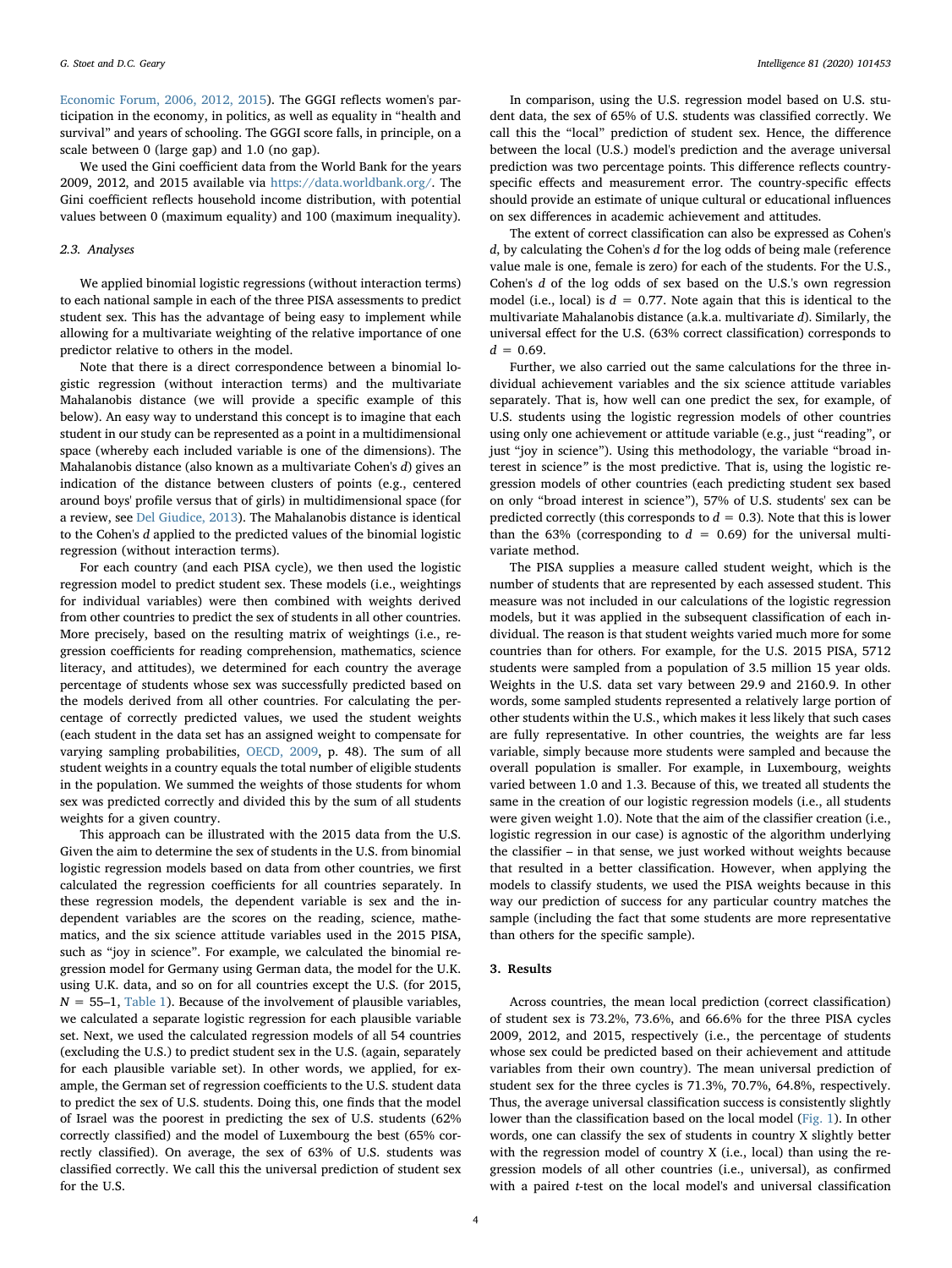<span id="page-4-0"></span>

Fig. 1. Success of classifying student sex based on achievement and attitude patterns for the three PISA cycles. The dashed blue line indicates identity (x = y). Note that local classification is always slightly more successful than universal classification. (For interpretation of the references to colour in this figure legend, the reader is referred to the web version of this article.)

models ( $p \sim .001$  for each cycle). The lower classification of the universal prediction is expected, but is only a few percentage points lower than the local models: the associated standardized regression coefficients of all models for each PISA cycle are in the supplementary online material.

That the sex of students can be predicted based on the regression models from other countries is consistent with a universal pattern of sex differences in academic strengths and weaknesses. As described in the Methods, Cohen's d of the log odds of a specific sex provides an estimate of the magnitude of these sex differences. The average effect sizes of the local models in 2009, 2012, and 2015, were 1.24, 1.26, and 0.84, respectively. The average effect sizes of the universal models in 2009, 2012, and 2015 were 1.13, 1.10, and 0.75.

Next, we aimed to distinguish between the contributions of the achievement variables and the contributions of the attitude variables to classification success. To do so, we repeated the same analyses as above, but first only including the three achievement variables and second only including the attitude variables. Using only the three achievement variables, the average successful universal classification varies from 64% to 70%, as compared to 58% to 62% when using only the attitude variables (for data and plots, see supplementary online material). In each of the three PISA cycles, the classification success based on attitudes-only data was lower than the classification success based on achievement-only data (paired *t*-tests,  $p < .001$ ). Finally, the classification success based on all variables (achievement and attitudes) was better than the success based on achievement only (paired t-tests,  $p \, < \, .001$ ).

The sex of students in some countries can be predicted better than the sex of students in other countries. The variability in the success of universal classification in achievement-only models correlates with the universal classification success in attitudes-only models. That is, when student sex for a country can be well predicted based on achievementonly data, sex can be predicted based on attitudes-only data ( $r = 0.65$ ,  $r = 0.66$ ,  $r = 0.32$  in 2009, 2012, and 2015, respectively). It should be noted that the variability in these three correlations from the three different years is partially due to the fact that quite different attitude variables were used. In other words, some attitude variables will correlate better with achievement than others (see Appendix A for a detailed list of attitude variables used).

Next, to demonstrate the utility of our approach we compared classification success using the multivariate approach with the success of individual variables. To do so, we calculated the universal prediction for each individual variable [\(Table 2\)](#page-5-1).

In summary, for the 2009 data set, the reading comprehension

measure alone was the best universal predictor among the achievement variables and correctly classified the sex of 58.4% of students  $(d = 0.43)$ . The variable "joy in reading" was the best predictor among the attitude variables and correctly classified the sex of 62.5% of students ( $d = 0.61$ ). For 2012, the variable "reading comprehension" was again the best predictor among the achievement variables (58%,  $d = 0.42$ ), whereas the variable "math behavior" (see Methods for description) was the best predictor among the attitude variables (57.9%,  $d = 0.36$ ). For 2015, the variable "reading comprehension" was once again the best predictor among the achievement variables (55.2%,  $d = 0.26$ ), and the variable "science activities" among the attitude variables (56.8%,  $d = 0.33$ ). Remember that the multivariate universal success rates, as reported before and repeated here, were considerably higher for each cycle (73.2%, 73.6%, and 66.6%, with effect sizes in the log odds  $d = 1.13$ ,  $d = 1.10$ , and  $d = 0.75$ , for the 2009, 2012, and 2015 PISA cycles, respectively).

Finally, we assessed the extent to which universal classification success relates to measures of economic equality (Gini) and empowerment (GGGI). As predicted, higher classification success was associated with higher levels of women's economic and political empowerment and lower levels of income inequality ([Table 3](#page-5-0)). In other words, the global pattern of sex differences is stronger in more egalitarian countries.

#### 4. Discussion

We show for the first time that student sex can be reliably predicted by a combination of achievement and attitude variables in all assessed countries and regions in three large, international data sets. Critically, 69% of students can be correctly classified as boys or girls based on academic patterns derived from other countries, which is analogous to an average effect size (d) of one standard deviation. Moreover, student sex can be predicted much better by the pattern of academic strengths and weaknesses and attitudes than by any individual variable. In combination, the results indicate that there is a pattern of academic competencies and attitudes that is sex-specific and universal (i.e., consistent across countries).

Further, the extent to which student sex can be correctly classified based on models from other countries correlates with economic and social equality: as the sociopolitical and economic equality of a country increases, their students are more likely to show universal sex-typical patterns of academic achievement and attitudes. Similar results have been found for the Big Five personality traits, which are more strongly expressed in more egalitarian countries [\(Costa et al., 2001;](#page-8-17) [Schmitt](#page-9-17)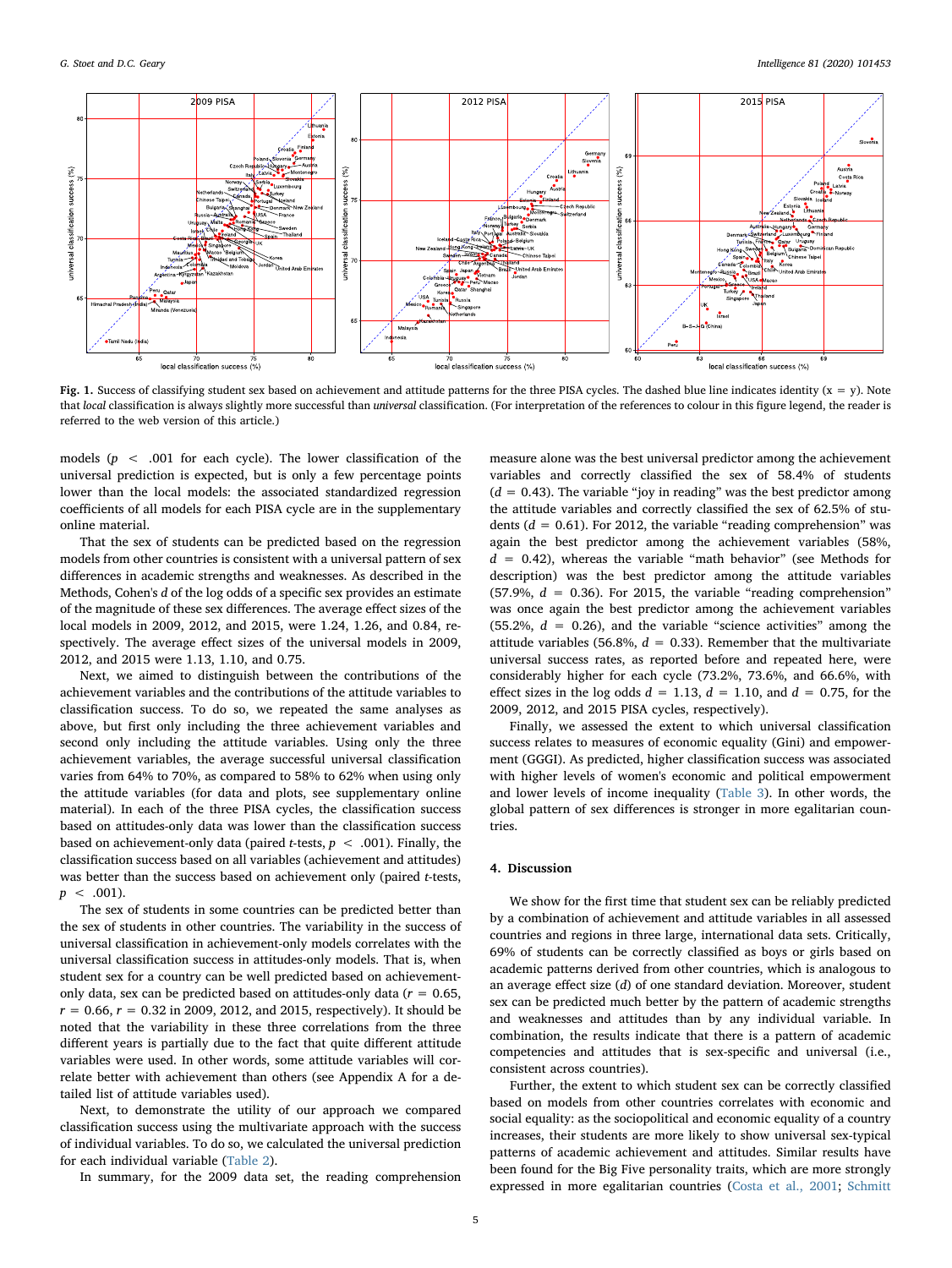#### <span id="page-5-1"></span>Table 2

Success rate of classifying sex based on individual variables and sex differences in academic achievement and attitudes. For each variable, the success of the classification based on that variable is reported, as well as the associated multivariate D. We also report the international average of the actual sex difference (d) with standard deviation in parenthesis, as well as the range in  $d$  of across countries. Negative values indicate that boys have lower scores than girls.

| Year | Variable                                | Success $(\% )$ | $\boldsymbol{D}$ | International sex differences (averaged d) | International sex differences (range d) |
|------|-----------------------------------------|-----------------|------------------|--------------------------------------------|-----------------------------------------|
| 2009 | Mathematics                             | 51.67           | 0.09             | 0.10(0.11)                                 | $-0.14 - 0.44$                          |
|      | Reading                                 | 58.43           | 0.43             | $-0.44(0.13)$                              | $-0.72 - 0.11$                          |
|      | Science                                 | 50.44           | 0.00             | $-0.04(0.13)$                              | $-0.4 - 0.27$                           |
|      | Enjoyment of reading                    | 62.49           | 0.61             | $-0.61(0.17)$                              | $-1.05 - 0.16$                          |
|      | Library use                             | 53.72           | 0.22             | $-0.22(0.11)$                              | $-0.55 - 0.01$                          |
|      | Online reading                          | 51.15           | 0.04             | 0.06(0.1)                                  | $-0.18 - 0.28$                          |
|      | Diversity of reading                    | 53.41           | 0.19             | $-0.21(0.13)$                              | $-0.49 - 0.08$                          |
| 2012 | Mathematics                             | 52.66           | 0.12             | 0.09(0.12)                                 | $-0.27 - 0.35$                          |
|      | Reading                                 | 58.14           | 0.42             | $-0.44(0.14)$                              | $-0.9 - 0.22$                           |
|      | Science                                 | 50.79           | 0.01             | $-0.03(0.13)$                              | $-0.53 - 0.23$                          |
|      | Mathematics Self Concept                | 56.3            | 0.32             | 0.31(0.14)                                 | $-0.04 - 0.66$                          |
|      | Interest in mathematics                 | 54.37           | 0.21             | 0.19(0.12)                                 | $-0.12 - 0.51$                          |
|      | Instrumental motivation for mathematics | 53.04           | 0.14             | 0.15(0.14)                                 | $-0.17 - 0.56$                          |
|      | Mathematics behavior                    | 57.85           | 0.36             | 0.29(0.1)                                  | $0.04 - 0.51$                           |
|      | Mathematics anxiety                     | 52.81           | 0.14             | $-0.23(0.16)$                              | $-0.51 - 0.24$                          |
|      | Mathematics self-efficacy               | 56.2            | 0.33             | 0.28(0.12)                                 | $0 - 0.53$                              |
|      | Mathematics intentions                  | 55.25           | 0.27             | 0.28(0.17)                                 | $-0.12 - 0.66$                          |
|      | Mathematics work ethic                  | 50.84           | 0.01             | $-0.09(0.09)$                              | $-0.27 - 0.12$                          |
|      | Attributions to failure in mathematics  | 51.23           | 0.04             | $-0.10(0.12)$                              | $-0.31 - 0.21$                          |
|      | Subjective norms in mathematics         | 52.46           | 0.13             | 0.11(0.09)                                 | $-0.13 - 0.33$                          |
| 2015 | <b>Mathematics</b>                      | 51.93           | 0.09             | 0.05(0.11)                                 | $-0.18 - 0.29$                          |
|      | Reading                                 | 55.25           | 0.26             | $-0.32(0.13)$                              | $-0.82 - 0.09$                          |
|      | Science                                 | 51.18           | 0.04             | $-0.01(0.13)$                              | $-0.48 - 0.26$                          |
|      | Interest in broad science topics        | 56.09           | 0.23             | 0.22(0.1)                                  | $-0.02 - 0.45$                          |
|      | Science activities                      | 56.79           | 0.33             | 0.33(0.08)                                 | $0.15 - 0.59$                           |
|      | Joy of science                          | 51.26           | 0.02             | 0.05(0.15)                                 | $-0.3 - 0.47$                           |
|      | Science self-efficacy                   | 51.55           | 0.09             | 0.10(0.11)                                 | $-0.16 - 0.34$                          |
|      | Instrumental motivation for science     | 50.19           | 0.00             | 0.00(0.1)                                  | $-0.19 - 0.27$                          |
|      | Epistemological beliefs                 | 51.07           | 0.02             | $-0.06(0.09)$                              | $-0.4 - 0.12$                           |
|      |                                         |                 |                  |                                            |                                         |

### <span id="page-5-0"></span>Table 3

Pearson correlations between the universal prediction of student sex and equality indices for each PISA cycle. Higher scores on the GGGI indicate higher participation of women in politics and the economy, and higher scores on the Gini indicate a more unequal distribution of household income.

| PISA Cycle | GGGI                     | Gini                      |
|------------|--------------------------|---------------------------|
| 2009       | $r(60) = 0.37, p = .003$ | $r(54) = -0.56, p < .001$ |
| 2012       | $r(54) = 0.29, p = .029$ | $r(51) = -0.45, p = .001$ |
| 2015       | $r(49) = 0.36, p = .011$ | $r(51) = -0.45, p = .001$ |

[et al., 2008\)](#page-9-17). Likewise, [Stoet and Geary \(2018\)](#page-9-18) showed that sex differences in engagement with STEM domains are more strongly expressed in countries with higher levels of women's participation in the economy and politics.

### 5. Theoretical implications

Our work reveals three major findings, each with implications for theories about sex differences in cognitive abilities and attitudes. First, sex differences in the pattern of academic achievement and attitudes are larger than suggested by the assessment of single domains, such as mathematics achievement. For example, the mean sex difference in mathematics achievement (averaged across countries) has been estimated to be around one tenth of a standard deviation, albeit with considerable variation between countries [\(Else-Quest et al., 2010](#page-8-5); [Hyde, Fennema, & Lamon, 1990](#page-9-24); [Hyde & Mertz, 2009](#page-9-25)). The present study and earlier ones [\(Stoet & Geary, 2013, 2015, 2018\)](#page-9-5) indicate that this particular (or any other) single-variable sex difference might not be meaningful outside of the context of the overall pattern of academic abilities and attitudes. This is, in part, because students' decisions about college and career paths are based on relative academic strengths in combination with their interests ([Lauermann, Tsai, & Eccles, 2017](#page-9-26); [Stoet & Geary, 2018\)](#page-9-18), which renders theories about sex differences in

pursuit of one path or another based on a single domain (e.g., mathematics achievement) incomplete.

This finding is consistent with other studies that reveal larger sex differences when a pattern of related constructs, such as different dimensions of personality, is considered rather than only a single dimension [\(Conroy-Beam & Buss, 2017](#page-8-22); [Del Giudice, 2009;](#page-8-2) [Del Giudice](#page-8-3) [et al., 2012\)](#page-8-3). Our research confirms their conclusion that many sex differences in multivariate data sets are large, and extends it in two novel ways. First, one of the criticisms of Del Giudice and colleagues' (2009, 2012) approach was the reliance on self-assessed traits ([Hyde,](#page-9-27) [2012\)](#page-9-27). The argument is that self-assessed traits are more sex-typed because responses on each of the assessed dimensions is influenced by gender stereotypes. Our current study reveals the same large sex differences for achievement tests. In fact, sex was more accurately predicted by achievement than by self-reported attitudes even though the latter should be particularly prone to stereotyped beliefs (and hence particularly large according to the criticism).

Our second major finding, perhaps even more important than the first, is the identification of a universal pattern, whereby the academic and attitude patterns that predict student sex in Estonia, for instance, accurately predict student sex in other regions of the world, including countries in North America, South America, Asia, North Africa, the Middle East, and Oceania. The importance of this universal effect is highlighted by the finding that the models for individual countries were not much better at predicting the sex of their own students than were the models derived from other countries. Given the data used, we cannot determine the reason for this universal pattern with certainty, but the results narrow the range of possibilities. Either the social conditions that cause sex differences (e.g., sex-typed academic stereotypes) are the same throughout the world, or there are biologically influenced sex differences in the competencies (e.g., language and spatial abilities) and interests that support academic achievement and associated achievement attitudes ([Geary, 1996, 2007](#page-8-7); [Su et al., 2009](#page-9-19)). Any such biologically influenced sex difference could, of course, result in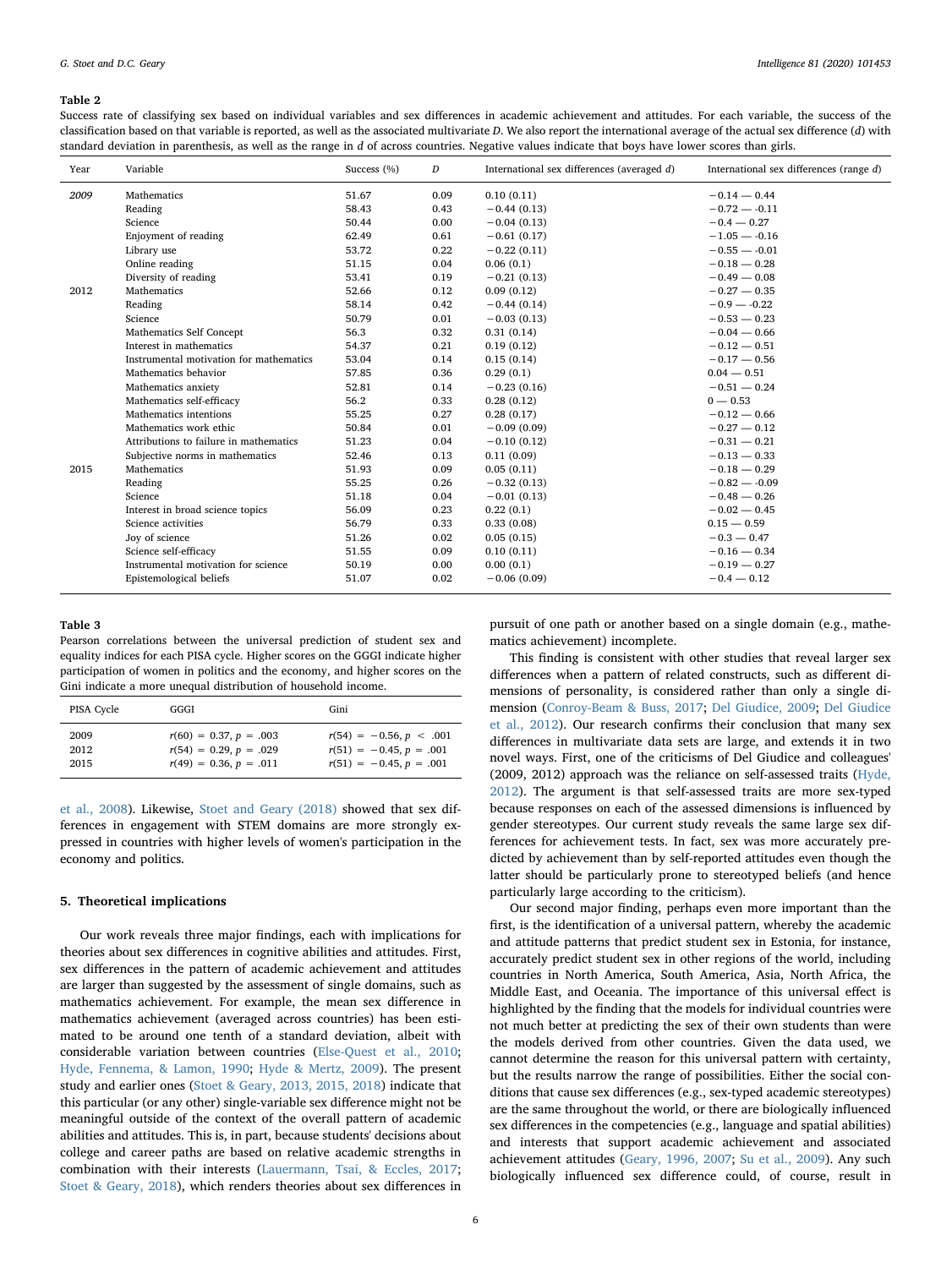universal stereotypes, but in this case the stereotypes reflect the observation of difference and not the creation of them [\(Jussim et al.,](#page-9-28) [2016\)](#page-9-28). Given the considerable international variation in social conditions, it seems rather unlikely that all countries will produce the same socially-derived sex differences. On the other hand, the possibility of more inherent sex differences influencing the expressions of academic skills and interests seems most likely, given the shared biology ([Geary,](#page-8-7) [1996\)](#page-8-7).

One counterargument against the conclusion that biology drives the universal effect is that some very basic physical sex differences (e.g., the larger size of men and pregnancy in women) channel boys and girls into different economic and cultural niches ([Eagly, 1987](#page-8-23); [Wood & Eagly,](#page-9-29) [2002\)](#page-9-29); specifically, an agentic orientation associated with a focus on economic success for men and a communal orientation focused on the care of children for women. On the basis of this type of division of labor, societies develop socially-enforced norms regarding the behavior of individuals who occupy these niches and these norms in turn result in sex differences in a variety of psychological domains. However, such a process is inconsistent with our finding that the pattern of sex differences in academic achievement and attitudes is more sex-typed in developed countries with diverse economic niches and alternatives to traditional maternal care of children. In fact, cross-cultural studies of child rearing indicate that in comparison to less developed countries with a clear division of labor, parents in developed countries encourage the academic achievement of girls and some level of economic independence ([Low, 1989](#page-9-30)). More fundamentally, the agentic and communal social behaviors ascribed to boys and men and girls and women, respectively, applies to all mammals [\(Geary, 2021](#page-8-1)). We would like to add, however, that it is impossible to fully separate contributions of biological and social factors ([Miller & Halpern, 2014\)](#page-9-2). Our point is not that social factors do not play a role – they clearly do; our point is that biology also plays a role, which is often omitted from influential studies discussing international variation in sex differences (e.g., [Else-Quest](#page-8-5) [et al., 2010](#page-8-5); [Hyde & Mertz, 2009\)](#page-9-25).

Finally, our third major finding that the universal predictability is larger in more egalitarian countries corroborates earlier findings of more clearly expressed sex differences in these countries [\(Costa et al.,](#page-8-17) [2001;](#page-8-17) [Falk & Hermle, 2018](#page-8-18); [Mac Giolla & Kajonius, 2018](#page-9-31); [Schmitt et al.,](#page-9-17) [2008;](#page-9-17) [Schmitt et al., 2017](#page-9-32); Stoet [& Geary, 2018](#page-9-18)). This finding is inconsistent with the idea that a reduction of gender stratification (e.g., segregated work environments) will lead to a reduction of sex differences in psychological traits [\(Eagly & Wood, 1999](#page-8-24)) and in academic outcomes (e.g., [Else-Quest et al., 2010](#page-8-5); [Spelke, 2005](#page-9-6)).

At this point, it is impossible to determine with certainty the cause of the correlation between scores of economic and political equality and sex differences in psychological traits. One possible explanation is that in more egalitarian countries, education is less an instrument to overcome poverty and to improve the quality of life ([Stoet & Geary, 2018](#page-9-18)). That is, the risk of economic difficulties associated with choosing a career without good prospects of a reliable income will funnel students of both sexes into certain types of employment (e.g., a degree in computer science instead of a degree in medieval literature). With the lessening of these risks, we expect that students' interests and academic strengths will more strongly influence their educational and occupational choices that in turn more strongly reveal any underlying sex differences. In order to fully test such a model, future research should focus on a more direct relation between educational achievement and the socioeconomic aspirations of parents and students. For example, it might be the case that sex differences in mathematics achievement are reduced in countries where parents or students believe that mathematics is absolutely necessary for a well-paid career.

A major question is what (biological) mechanism causes the universal and inevitable existence of sex differences in the pattern educational traits. As we described in the introduction and as an example, there are well-documented sex differences in spatial and language abilities (among others) that are correlated with mathematics and reading achievement, respectively ([Bus & Van IJzendoorn, 1999](#page-8-25); [Geary](#page-8-6) [et al., 2000\)](#page-8-6). These fundamental differences contribute to at least some proportion of the sex difference in some mathematics domains and in ease of learning to read. In other words, academic learning is built upon universal cognitive abilities (e.g., language) and any sex differences in these universal abilities likely contribute to sex differences in academic domains [\(Geary, 2007\)](#page-8-26). These academic sex differences in turn could take on a life of their own, whereby students invest more in the development of academic competencies in areas that are the easiest for them. Over time, any such investments could exaggerate sex differences in these academic areas and likely influence related attitudes, such as enjoyment of reading for pleasure. More likely than not, there are other sex differences, including interest in people versus things, that influence academic and occupational development ([Su et al., 2009](#page-9-19)). The details remain to be worked out, but this type of process would result in universal sex differences in academic abilities and attitudes and a stronger expression of these in societies in which student have more control (e.g., elective courses in middle school and high school) over their academic development.

#### Acknowledgments

We would like to thank the anonymous reviewers and editor for the helpful comments and suggestions on a draft of this manuscript.

### Appendix A

Detailed description of the attitude variables. Note that each PISA cycle focuses on one of the three domains (mathematics, reading, and science). In practice, this means that most of the attitude variables are related to the focused domain. For example, in the 2009 PISA cycle, the attitude questions were about reading motivation and behavior, whereas the 2012 PISA cycle's questions were about mathematics motivation and related behavior

From the 2009 PISA, which focused on reading attitudes, we included the following constructs, as provided by PISA (for details see [OECD, 2012\)](#page-9-20). Note that for each construct, PISA provides for each student a standardized score based on their own item response model.

- 1. Diversity in reading material, based on the question "How often do you read these materials because you want to?" with 5 different types of reading material to score, namely "Magazines", "Comic books", "Fiction (novels, narratives, stories"), "Non-fiction books", and "Newspapers". There were five response categories ("never or almost never", "a few times a year", "about once a month", "several times a month", "several times a week").
- 2. Enjoyment of reading based on 11 items, namely "I read only if I have to", "Reading is one of my favourite hobbies", "I like talking about books with other people", "I find it hard to finish books","I feel happy if I receive a book as a present", "For me, reading is a waste of time", "I enjoy going to a bookstore or a library", "I read only to get information that I need", "I cannot sit still and read for more than a few minutes","I like to express my opinions about books I have read","I like to exchange books with my friends". Each item was responded to with one of four response categories ("Strongly disagree", "disagree", "agree", "strongly agree").
- 3. Library use, based on a scoring of frequency for 7 different activities in libraries, namely "Borrow books to read for pleasure", "Borrow books for school work", "Work on homework, course assignments or research papers", "Read magazines or newspapers", "Read books for fun","Learn about things that are not course-related, such as sports, hobbies, people or music", "Use the Internet". Each item was responded to with one of 5 response categories ("never", "a few times a year", "about once a month", "several times a month", "several times a week").
- 4. Online reading. The question "How often are you involved in the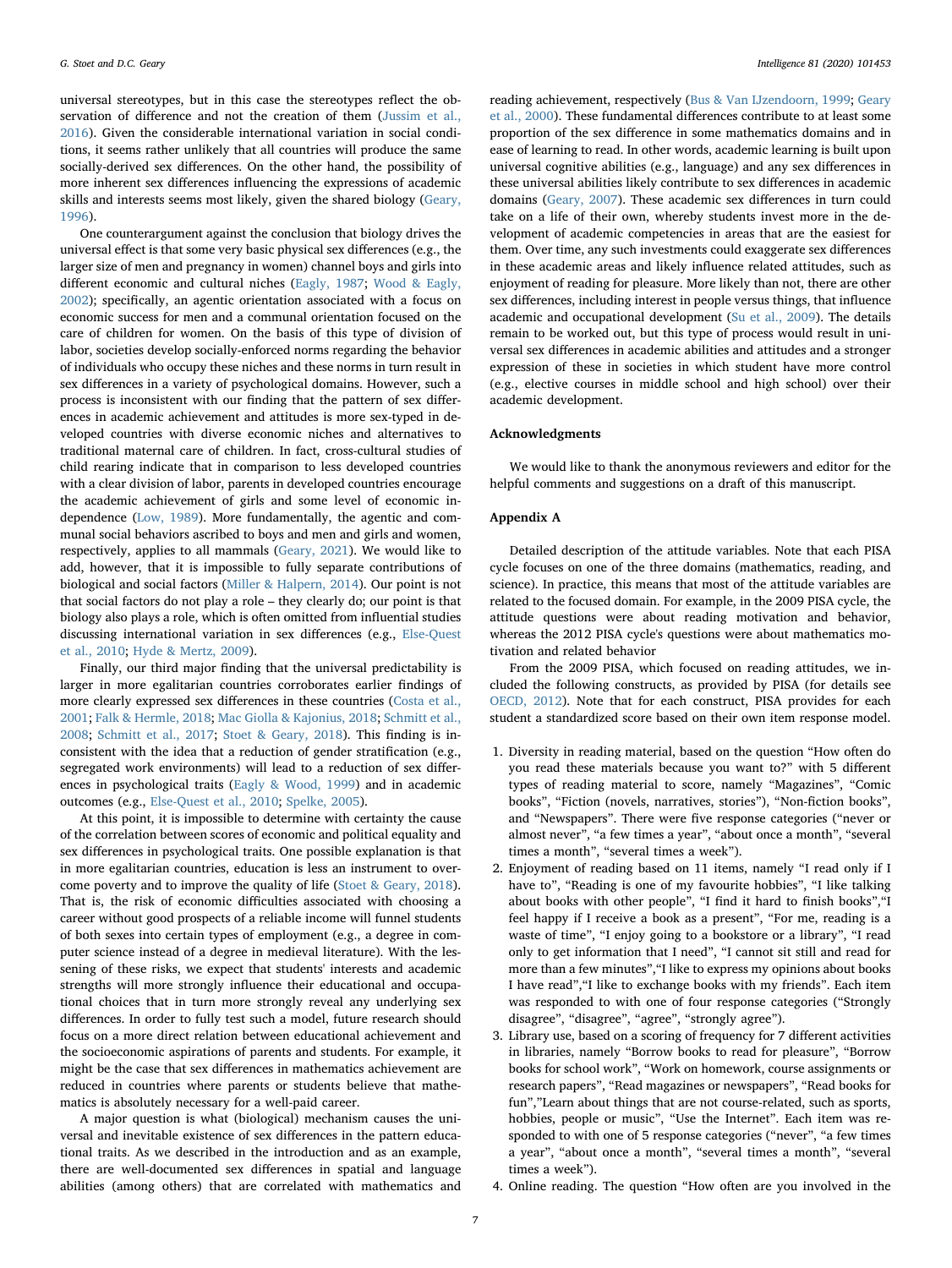following reading activities?" was answered for 7 different activities, namely "Reading emails","Chat online (e.g., MSN®)","Reading online news","Using an online dictionary or encyclopaedia (e.g. Wikipedia®)","Searching online information to learn about a particular topic","Taking part in online group discussions or forums", and "Searching for practical information online (e.g. schedules, events,tips, recipes)". Each item was responded to with one of 5 response categories ("I don't know what it is", "never or almost never", "several times a month", "several times a week", "several times a day").

From the 2012 PISA, which focused on mathematics attitudes, we included the following constructs (for details see [OECD, 2014\)](#page-9-33).

- 5. Mathematics self concept, based on 5 items in response to the question "Thinking about studying mathematics: to what extent do you agree with the following statements?", namely "I am just not good at mathematics", "I get good grades in mathematics", "I learn mathematics quickly", "I have always believed that mathematics is one of my best subjects", and "In my mathematics class, I understand even the most difficult work". Each item was responded to with one of 4 response categories ("Strongly agree", "Agree","Disagree", "Strongly disagree").
- 6. Attributions to failure in mathematics, based on 6 items in response to the question "Suppose that you are a student in the following situation: Each week, your mathematics teacher gives a short quiz. Recently you have done badly on these quizzes. Today you are trying to figure out why. How likely are you to have these thoughts or feelings in this situation?". The items were "I'm not very good at solving mathematics problems", "My teacher did not explain the concepts well this week", "This week I made bad guesses on the quiz", "Sometimes the course material is too hard", "The teacher did not get students interested in the material", and "Sometimes I am just unlucky". Each item was responded to with one of 4 response categories ("Very likely", "Likely", "Slightly likely", "Not at all likely").
- 7. Subjective norms in mathematics, based on 6 items in response to the question "Thinking about how people important to you view mathematics: how strongly do you agree with the following statements?". The specific items were as follows. "Most of my friends do well in mathematics", "Most of my friends work hard at mathematics", "My friends enjoy taking mathematics tests", "My parents believe it's important for me to study mathematics", "My parents believe that mathematics is important for my career", "My parents like mathematics". Each item was responded to with one of 4 response categories ("Strongly agree", "Agree","Disagree", "Strongly disagree").
- 8. Mathematics work ethic based on items in response to the question "Thinking about the mathematics you do for school: to what extent do you agree with the following statements?". The 9 items were "I finish my homework in time for mathematics class.", "I work hard on my mathematics homework", "I am prepared for my mathematics exams", "I study hard for mathematics quizzes", "I keep studying until I understand mathematics material", "I pay attention in mathematics class", "I listen in mathematics class", "I avoid distractions when I am studying mathematics", and "I keep my mathematics work well organised". Each item was responded to with one of 4 response categories ("Strongly agree", "Agree","Disagree", "Strongly disagree").
- 9. Mathematics intentions, based on 5 item pairs of which respondents chose one, namely "1. I intend to take additional mathematics courses after school finishes" vs "2. I intend to take additional English courses after school finishes"; "1. I plan on majoring in a subject in college that requires mathematics skills" vs "2. I plan on majoring in a subject in college that required science skills"; "1. I am willing to study harder in my mathematics classes than is

required" vs "2. I am willing to study harder in my English classes than is required"; "1. I plan on taking as many mathematics classes as I can during my education" vs "2. I plan on taking as many science classes as I can during my education"; "1. I am planning on pursuing a career that involves a lot of mathematics" vs "2. I am planning on pursuing a career that involves a lot of science".

- 10. Mathematics behavior, based on 8 items around the question "How often do you do the following things at school and outside of school?", namely "I talk about mathematics problems with my friends", "I help my friends with mathematics" "I do mathematics as an extracurricular activity", "I take part in mathematics competitions", "I do mathematics more than 2 hours a day outside of school", "I play chess", "I program computers", and "I participate in a mathematics club". Each item was responded to with one of the following response categories: "Always or almost always", "Often", "Sometimes", "Never or rarely".
- 11. Mathematics self-efficacy, based on confidence scoring for 8 mathematics activities, namely "Using a train timetable to work out how long it would take to get from one place to another", "Calculating how much cheaper a TV would be after a 30% discount", "Calculating how many square metres of tiles you need to cover a floor", "Understanding graphs presented in newspapers", "Solving an equation like  $3x+5= 17$ ", "Finding the actual distance" between two places on a map with a 1:10 000 scale", "Solving an equation like  $2(x+3) = (x + 3) (x - 3)$ , and "Calculating the petrol consumption rate of a car". Each item was responded to with one of the following response categories: "Very confident", "Confident", "Not very confident", "Not at all confident".
- 12. Mathematics anxiety, based on 5 items related to the question "Thinking about studying mathematics: to what extent do you agree with the following statements?", namely "I often worry that it will be difficult for me in mathematics classes", "I get very tense when I have to do mathematics homework", "I get very nervous doing mathematics problems", "I feel helpless when doing a mathematics problem", and "I worry that I will get poor grades in mathematics". Each item was responded to with one of 4 response categories ("Strongly agree", "Agree","Disagree", "Strongly disagree").
- 13. Interest in mathematics, based on 4 items related to the question "Thinking about your views on mathematics: to what extent do you agree with the following statements?", namely "I enjoy reading about mathematics", "I look forward to my mathematics lessons", "I do mathematics because I enjoy it", and "I am interested in the things I learn in mathematics". Each item was responded to with one of 4 response categories ("Strongly agree", "Agree","Disagree", "Strongly disagree").
- 14. Instrumental motivation for mathematics, based on 4 items related to the question "Thinking about your views on mathematics: to what extent do you agree with the following statements?", namely Making an effort in mathematics is worth it because it will help me in the work that I want to do later on", "Learning mathematics is worthwhile for me because it will improve my career prospects", "Mathematics is an important subject for me because I need it for what I want to study later on", and "I will learn many things in mathematics that will help me get a job". Each item was responded to with one of 4 response categories ('Strongly agree', 'Agree',"Disagree", "Strongly disagree").

From the 2015 PISA, which focused on science literacy, we included the following constructs (for details see [OECD, 2017\)](#page-9-21).

15. Interest in broad science topics. Respondents were to indicate interest in 5 different items, namely "Biosphere (e.g. ecosystem services, sustainability)", "Motion and forces (e.g. velocity, friction, magnetic and gravitational forces)", "Energy and its transformation (e.g. conservation, chemical reactions)", "The Universe and its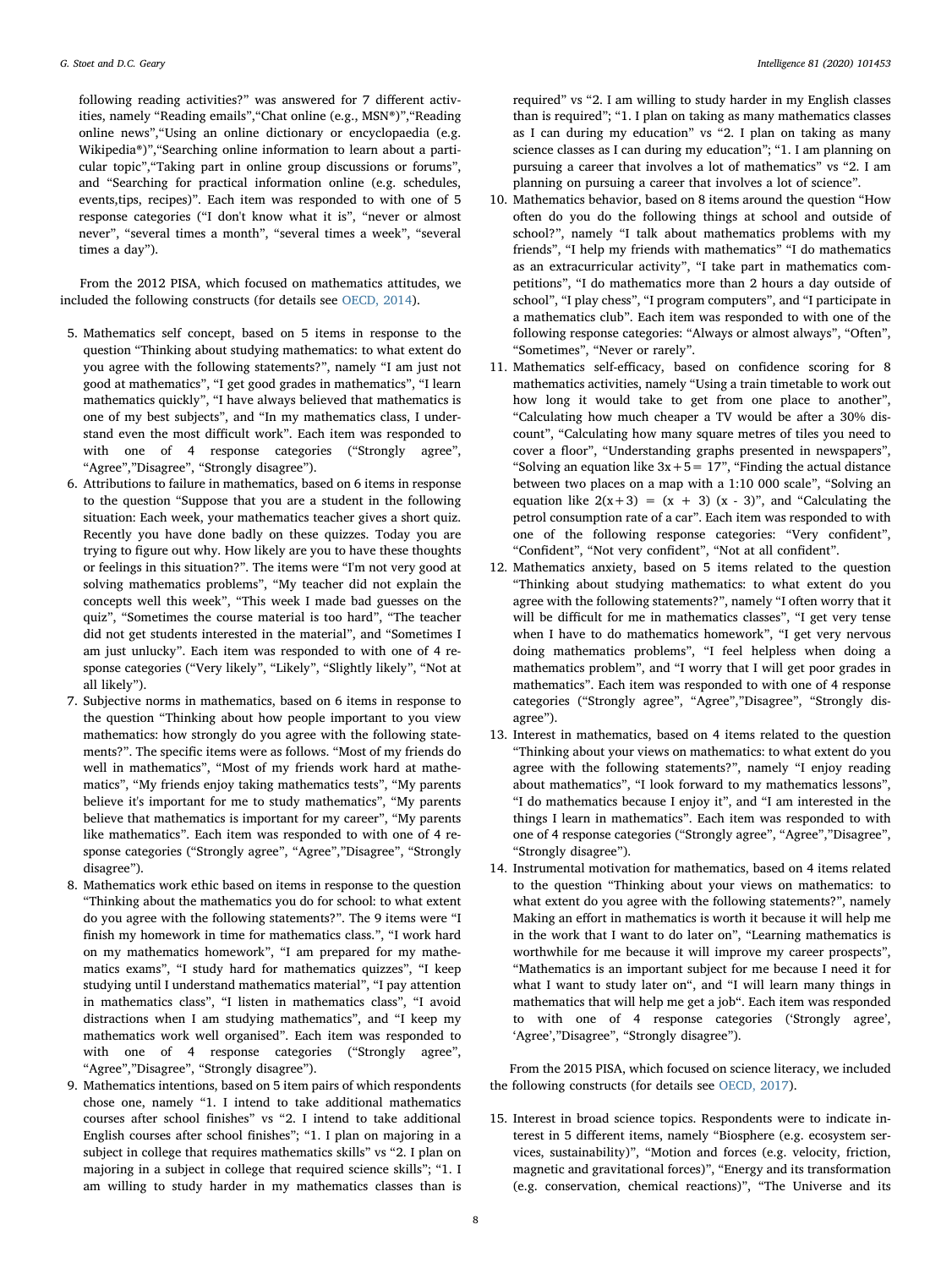history", and "How science can help us prevent disease". Each item was responded to with one of 5 response categories ("not interested", "hardly interested", "interested", "highly interested", "I don't know what this is").

- 16. Science activities. Respondents indicated how often they engaged in 9 activities, namely "Watch TV programmes about science", "Borrow or buy books on science topics", "Visit websites about science topics", "Read science magazines or science articles in newspapers", "Attend a science club", "Simulate natural phenomena in computer programs/virtual labs", "Simulate technical processes in computer programs/virtual labs", "Visit websites of ecology organisations", and "Follow news of science, environmental, or ecology organisations via blogs and microblogging (e.g. Twitter)". Each item was responded to with one of 4 response categories ("Very often", "regularly", "sometimes", "never or hardly ever")
- 17. Joy in science, based on 5 items, namely "I generally have fun when I am learning science topics.","I like reading about science.", "I am happy working on science topics.", "I enjoy acquiring new knowledge about science.", and "I am interested in learning about science.". Each item was responded to with one of 4 response categories ("Strongly agree", "Agree","Disagree", "Strongly disagree").
- 18. Science self-efficacy. Respondents indicated how easy it would be to do 8 given items on their own, namely "Recognise the science question that underlies a newspaper report
- 19. on a health issue.", "Explain why earthquakes occur more frequently in some areas than in others.", "Describe the role of antibiotics in the treatment of disease.", "Identify the science question associated with the disposal of garbage.", "Predict how changes to an environment will affect the survival of certain species.", "Interpret the scientific information provided on the labelling of food items.", "Discuss how new evidence can lead you to change your understanding about the possibility of life on Mars.", and "Identify the better of two explanations for the formation of acid rain."). Each item was responded to with one of 4 response categories ("I could do this easily", "I could do this with a bit of effort", "I would struggle to do this on my own", "I couldn't do this").
- 20. Instrumental motivation for science, based on 4 items related to the question "How often do these things happen in your science lessons?" (students could freely choose one specific science subjects they are being taught), namely "The teacher tells me how I am performing in this subject.", "The teacher gives me feedback on my strengths in this science subject", "The teacher tells me in which areas I can still improve", "The teacher tells me how I can improve my performance", and "The teacher advises me on how to reach my learning goals". Each item was responded to with one of 4 response categories ("never or almost never", "some lessons", "many lessons", "every lesson or almost every lesson").
- 21. Epistemological beliefs, based on agreement with 6 items, namely "A good way to know if something is true is to do an experiment", "Ideas in science sometimes change", "Good answers are based on evidence from many different experiments", "It is good to try experiments more than once to make sure of your findings", "Sometimes scientists change their minds about what is true in science", and "The ideas in science books sometimes change". Each item was responded to with one of 4 response categories ("Strongly agree", "Agree","Disagree", "Strongly disagree").

# Appendix B. Supplementary data

Supplementary data to this article can be found online at [https://](https://doi.org/10.1016/j.intell.2020.101453) [doi.org/10.1016/j.intell.2020.101453.](https://doi.org/10.1016/j.intell.2020.101453)

#### References

<span id="page-8-0"></span>Archer, J. (2019). The reality and evolutionary significance of human psychological sex

differences. Biological Reviews, 94(4), 1381–1415. [https://doi.org/10.1111/brv.](https://doi.org/10.1111/brv.12507) [12507.](https://doi.org/10.1111/brv.12507)

- <span id="page-8-8"></span>Asperholm, M., Nagar, S., Dekhtyar, S., & Herlitz, A. (2019). The magnitude of sex differences in verbal episodic memory increases with social progress: Data from 54 countries across 40 years. PLoS ONE, 14(4), [https://doi.org/10.1371/journal.pone.](https://doi.org/10.1371/journal.pone.0214945) [0214945](https://doi.org/10.1371/journal.pone.0214945) Scopus.
- <span id="page-8-12"></span>Bramble, M. S., Lipson, A., Vashist, N., & Vilain, E. (2017). Effects of chromosomal sex and hormonal influences on shaping sex differences in brain and behavior: Lessons from cases of disorders of sex development. Journal of Neuroscience Research, 95(1–2), 65–74. <https://doi.org/10.1002/jnr.23832>.
- <span id="page-8-15"></span>Bruce, V., Burton, A. M., Hanna, E., Healey, P., Mason, O., Coombes, A., ... Linney, A. (1993). Sex discrimination: How do we tell the difference between male and female faces? Perception, 22(2), 131–152. Scopus [https://doi.org/10.1068/p220131.](https://doi.org/10.1068/p220131)
- <span id="page-8-25"></span>Bus, A. G., & Van IJzendoorn, M. H. (1999). Phonological awareness and early reading: A meta-analysis of experimental training studies. Journal of Educational Psychology, 91(3), 403–414. Scopus [https://doi.org/10.1037/0022-0663.91.3.403.](https://doi.org/10.1037/0022-0663.91.3.403)
- <span id="page-8-10"></span>Chekroud, A. M., Ward, E. J., Rosenberg, M. D., & Holmes, A. J. (2016). Patterns in the human brain mosaic discriminate males from females. Proceedings of the National Academy of Sciences, 113(14), E1968. <https://doi.org/10.1073/pnas.1523888113>.
- <span id="page-8-22"></span>Conroy-Beam, D., & Buss, D. M. (2017). Euclidean distances discriminatively predict short-term and long-term attraction to potential mates. Evolution and Human Behavior, 38(4), 442–450. <https://doi.org/10.1016/j.evolhumbehav.2017.04.004>.
- <span id="page-8-17"></span>Costa, P. T., Terracciano, A., & McCrae, R. R. (2001). Gender differences in personality traits across cultures: Robust and surprising findings. Journal of Personality and Social Psychology, 81(2), 322–331. <https://doi.org/10.1037/0022-3514.81.2.322>.
- <span id="page-8-19"></span>Cotton, S., Fowler, K., & Pomiankowski, A. (2004). Do sexual ornaments demonstrate heightened condition-dependent expression as predicted by the handicap hypothesis? Proceedings of the Royal Society of London Series B: Biological Sciences, 271(1541), 771–783. <https://doi.org/10.1098/rspb.2004.2688>.
- <span id="page-8-13"></span>Dean, D. C., Planalp, E. M., Wooten, W., Schmidt, C. K., Kecskemeti, S. R., Frye, C., ... Davidson, R. J. (2018). Investigation of brain structure in the 1-month infant. Brain Structure and Function, 223(4), 1953–1970. [https://doi.org/10.1007/s00429-017-](https://doi.org/10.1007/s00429-017-1600-2) [1600-2.](https://doi.org/10.1007/s00429-017-1600-2)
- <span id="page-8-2"></span>Del Giudice, M. (2009). On the real magnitude of psychological sex differences. Evolutionary Psychology, 7(2), <https://doi.org/10.1177/147470490900700209> [\(147470490900700220\).](https://doi.org/10.1177/147470490900700209)
- <span id="page-8-16"></span>Del Giudice, M. (2013). Multivariate misgivings: Is D a valid measure of group and sex differences? Evolutionary Psychology, 11(5), https://doi.org/10.1177 147470491301100511 [\(147470491301100500\).](https://doi.org/10.1177/147470491301100511)
- <span id="page-8-3"></span>Del Giudice, M., Booth, T., & Irwing, P. (2012). The distance between Mars and Venus: Measuring global sex differences in personality. PLoS One, 7(1), e29265. [https://doi.](https://doi.org/10.1371/journal.pone.0029265) [org/10.1371/journal.pone.0029265](https://doi.org/10.1371/journal.pone.0029265).
- <span id="page-8-11"></span>Del Giudice, M., Lippa, R. A., Puts, D. A., Bailey, D. H., Bailey, J. M., & Schmitt, D. P. (2016). Joel et al.'s method systematically fails to detect large, consistent sex differences. Proceedings of the National Academy of Sciences, 113(14), E1965. [https://doi.](https://doi.org/10.1073/pnas.1525534113) [org/10.1073/pnas.1525534113](https://doi.org/10.1073/pnas.1525534113).
- <span id="page-8-23"></span>Eagly, A. H. (1987). Sex differences in social behavior: A social-role interpretation. [https://www.scholars.northwestern.edu/en/publications/sex-di](https://www.scholars.northwestern.edu/en/publications/sex-differences-in-social-behavior-a-social-role-interpretation)fferences-in-social[behavior-a-social-role-interpretation.](https://www.scholars.northwestern.edu/en/publications/sex-differences-in-social-behavior-a-social-role-interpretation)
- <span id="page-8-24"></span>Eagly, A. H., & Wood, W. (1999). The origins of sex differences in human behavior: Evolved dispositions versus social roles. American Psychologist, 54(6), 408–423. <https://doi.org/10.1037/0003-066X.54.6.408>.
- <span id="page-8-5"></span>Else-Quest, N. M., Hyde, J. S., & Linn, M. C. (2010). Cross-national patterns of gender differences in mathematics: A meta-analysis. Psychological Bulletin, 136(1), 103–127. [https://doi.org/10.1037/a0018053.](https://doi.org/10.1037/a0018053)
- <span id="page-8-14"></span>Escorial, S., Román, F. J., Martínez, K., Burgaleta, M., Karama, S., & Colom, R. (2015). Sex differences in neocortical structure and cognitive performance: A surface-based morphometry study. NeuroImage, 104, 355–365. [https://doi.org/10.1016/j.](https://doi.org/10.1016/j.neuroimage.2014.09.035) [neuroimage.2014.09.035.](https://doi.org/10.1016/j.neuroimage.2014.09.035)
- <span id="page-8-18"></span>Falk, A., & Hermle, J. (2018). Relationship of gender differences in preferences to economic development and gender equality. Science, 362(6412), eaas9899. [https://doi.](https://doi.org/10.1126/science.aas9899) [org/10.1126/science.aas9899.](https://doi.org/10.1126/science.aas9899)

<span id="page-8-21"></span>[World Economic Forum \(2006\).](http://refhub.elsevier.com/S0160-2896(20)30031-3/rf0100) Global gender gap report 2006. World Economic Forum. [World Economic Forum \(2012\).](http://refhub.elsevier.com/S0160-2896(20)30031-3/rf0105) Global gender gap report 2012. World Economic Forum. [World Economic Forum \(2015\).](http://refhub.elsevier.com/S0160-2896(20)30031-3/rf9005) Global Gender Gap Report 2015. World Economic Forum.

- <span id="page-8-7"></span>Geary, D. C. (1996). Sexual selection and sex differences in mathematical abilities. Behavioral and Brain Sciences, 19(2), 229–247. [https://doi.org/10.1017/](https://doi.org/10.1017/S0140525X00042400) [S0140525X00042400.](https://doi.org/10.1017/S0140525X00042400)
- <span id="page-8-26"></span>[Geary, D. C. \(2007\). Educating the evolved mind: Conceptual foundations for an evolu](http://refhub.elsevier.com/S0160-2896(20)30031-3/rf0115)[tionary educational psychology. In J. S. Carlson, & J. R. Levin \(Eds.\).](http://refhub.elsevier.com/S0160-2896(20)30031-3/rf0115) Educating the evolved mind (pp. 177–[202\). \(Information Age\).](http://refhub.elsevier.com/S0160-2896(20)30031-3/rf0115)
- <span id="page-8-20"></span>Geary, D. C. (2015). Evolution of vulnerability: Implications for sex differences in health and development. Scopus.. [https://doi.org/10.1016/C2014-0-00387-5.](https://doi.org/10.1016/C2014-0-00387-5)
- Geary, D. C. (2016). Evolution of sex differences in trait- and age-specific vulnerabilities. Perspectives on Psychological Science, 11(6), 855–876. [https://doi.org/10.1177/](https://doi.org/10.1177/1745691616650677) [1745691616650677.](https://doi.org/10.1177/1745691616650677)

<span id="page-8-1"></span>Geary, D. C. (2021). [Male, female: The evolution of human sex di](http://refhub.elsevier.com/S0160-2896(20)30031-3/rf0130)fferences (3rd ed.). [American Psychological Assoc \(in press\)](http://refhub.elsevier.com/S0160-2896(20)30031-3/rf0130).

- <span id="page-8-6"></span>Geary, D. C., Saults, S. J., Liu, F., & Hoard, M. K. (2000). Sex differences in spatial cognition, computational fluency, and arithmetical reasoning. Journal of Experimental Child Psychology, 77(4), 337–353. [https://doi.org/10.1006/jecp.2000.2594.](https://doi.org/10.1006/jecp.2000.2594)
- <span id="page-8-4"></span>Gibb, S. J., Fergusson, D. M., & Horwood, L. J (2008). Gender Differences in Educational Achievement to Age 25: Australian Journal of Education. [https://doi.org/10.1177/](https://doi.org/10.1177/000494410805200105) [000494410805200105](https://doi.org/10.1177/000494410805200105).
- <span id="page-8-9"></span>Hag, K. (2002). Gender and mathematics education in Norway. In G. Hanna (Ed.). Towards Gender Equity in Mathematics Education: An ICMI Study (pp. 125–137).